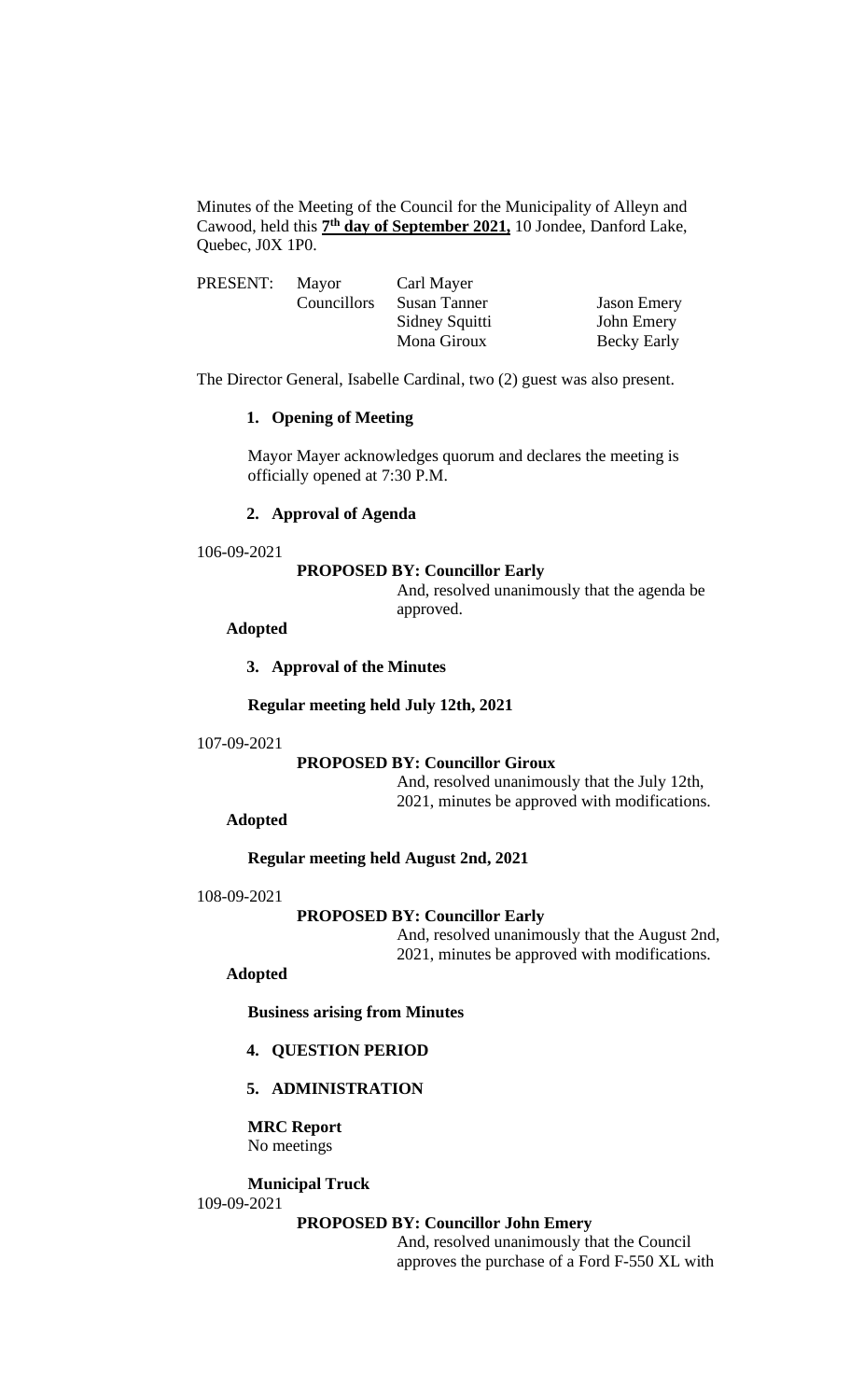aluminum box for \$96,500. before applicable taxes from Shawville Ford.

# **Adopted**

**Tools**

110-09-2021

#### **PROPOSED BY: Councillor Early**

And, resolved unanimously that the Council approves a budget of \$1,000. before applicable taxes for the purchase of tools.

# **Adopted**

## **Mont O'Brien**

111-09-2021

### **PROPOSED BY: Councillor Early**

And, resolved unanimously that the Council mandate the Municipal Lawyer to reply in writing to Paula Armstrong, regarding the letter she sent Mr. Livinal, also what future plans the Municipality has for Mont O'Brien access road.

## **Adopted**

**Gravel on Balm of Gilead**

112-09-2021

### **PROPOSED BY: Councillor Early**

And, resolved unanimously that the Council approves the proposal from the Road Foreman for the graveling on Balm of Gilead. Council approves an expense of approximately \$12,500. for the trucking and gravel.

### **Adopted**

**Splash Pad** 113-09-2021

### **PROPOSED BY: Councillor Squitti**

And, resolved unanimously that the Council add the project of a splash pad at Henry Heeney Memorial Park to the list of projects with the TECQ. Council will budget the amount of \$175,000. from the TECQ and will also apply for more funding to realize this project.

# **Adopted**

**6. FINANCE**

### **Accounts paid for the month of August \$104,520.89**

114-09-2021

#### **PROPOSED BY: Councillor John Emery**

And, resolved unanimously that the list of accounts paid for the month of August 2021 in the amount of \$104,520.89 be approved.

# **Adopted**

#### **Accounts payable for the month of August \$210,428.29**

115-09-2021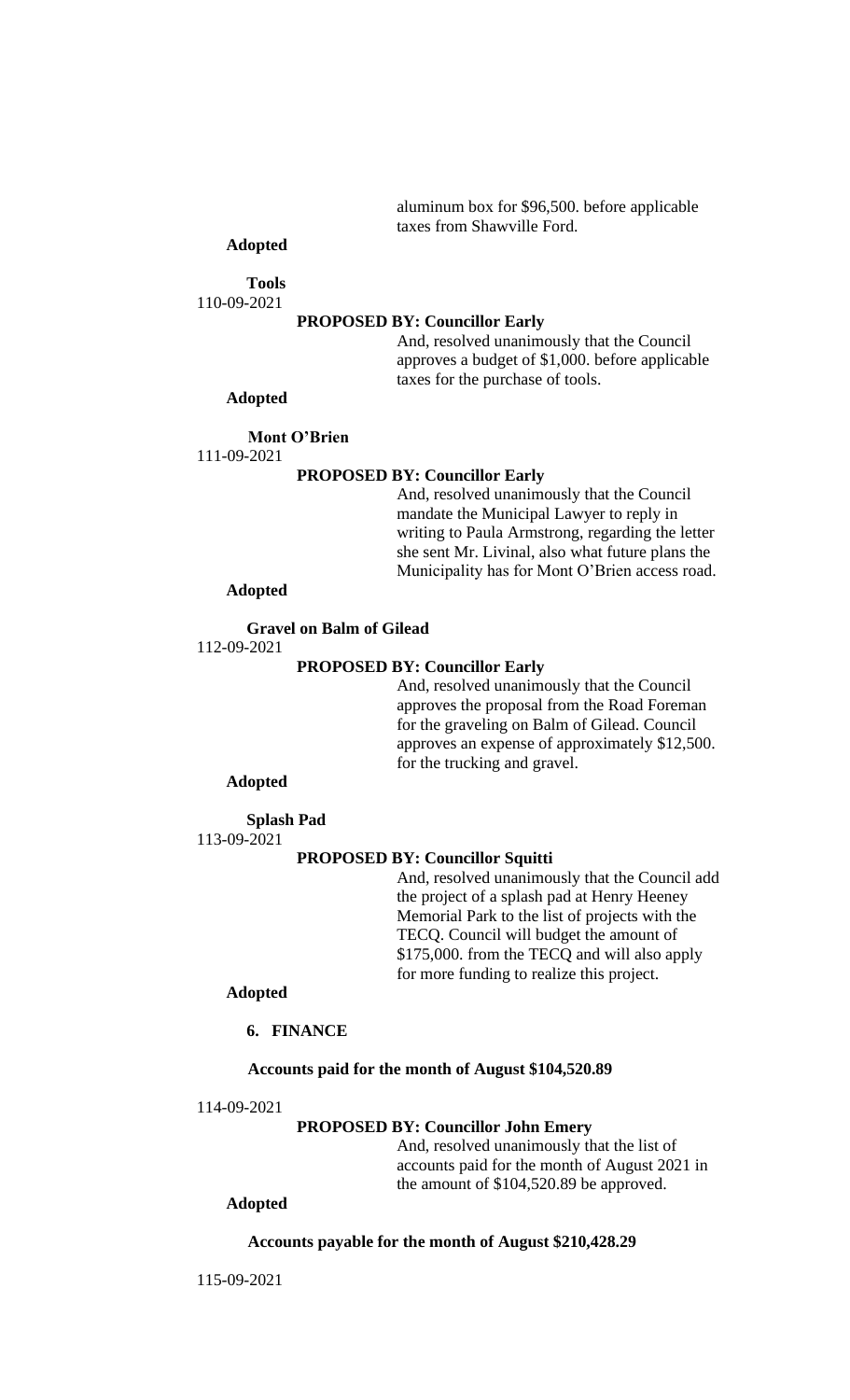## **PROPOSED BY: Councillor John Emery**

And, resolved unanimously that the list of accounts payable for the month of August 2021 in the amount of \$210,428.29 be approved.

# **Adopted**

#### **Petty Cash for the month of August \$86.35**

116-09-2021

### **PROPOSED BY: Councillor Squitti**

And, resolved unanimously that the list of petty cash for August 2021, in the amount of \$86.35 be approved as presented.

### **Adopted**

# **7. PUBLIC SECURITY / FIRE / COTTAGE ASSOCIATIONS** *Councillor Jason Emery*

#### **8. RECREATION**

*Councillor Squitti & Early*

# **9. ROADS / VEHICLE MAINTENANCE & MUNICIPAL EQUIPMENT**

*Councillors Jason Emery & John Emery*

### **10. SENIORS / CHURCHES / HALL COMMITTEE**

# *Councillor Tanner*

Councillor Squitti informed Council that the Bethany Hall Committee will have their Annual Yard sale on October 9<sup>th</sup>, 2021. Also, she requests the help of the Municipal Workers for 2 hours.

# **11. MT O`BRIEN ASSOCIATION**

*Councillor Giroux*

# **12. INFRASTRUCTURE / HENRY HEENEY MEMORIAL PARK**

*Councillor Early, Giroux and Squitti*

**13. VOLUNTEER AND COMMUNICATIONS** *Councillor Early*

# **14. ENVIRONMENT**

*Councillor John Emery*

# **15. LIBRARY / YOUTH**

*Councillor Tanner*

### **16. ADMINISTRATION / FINANCE** *Councillors Squitti & Giroux*

### **17. PLANNING ADVISORY COMMITTEE** *Councillor Squitti*

#### **18. NEW BUSINESS**

# **19. CORRESPONDANCE**